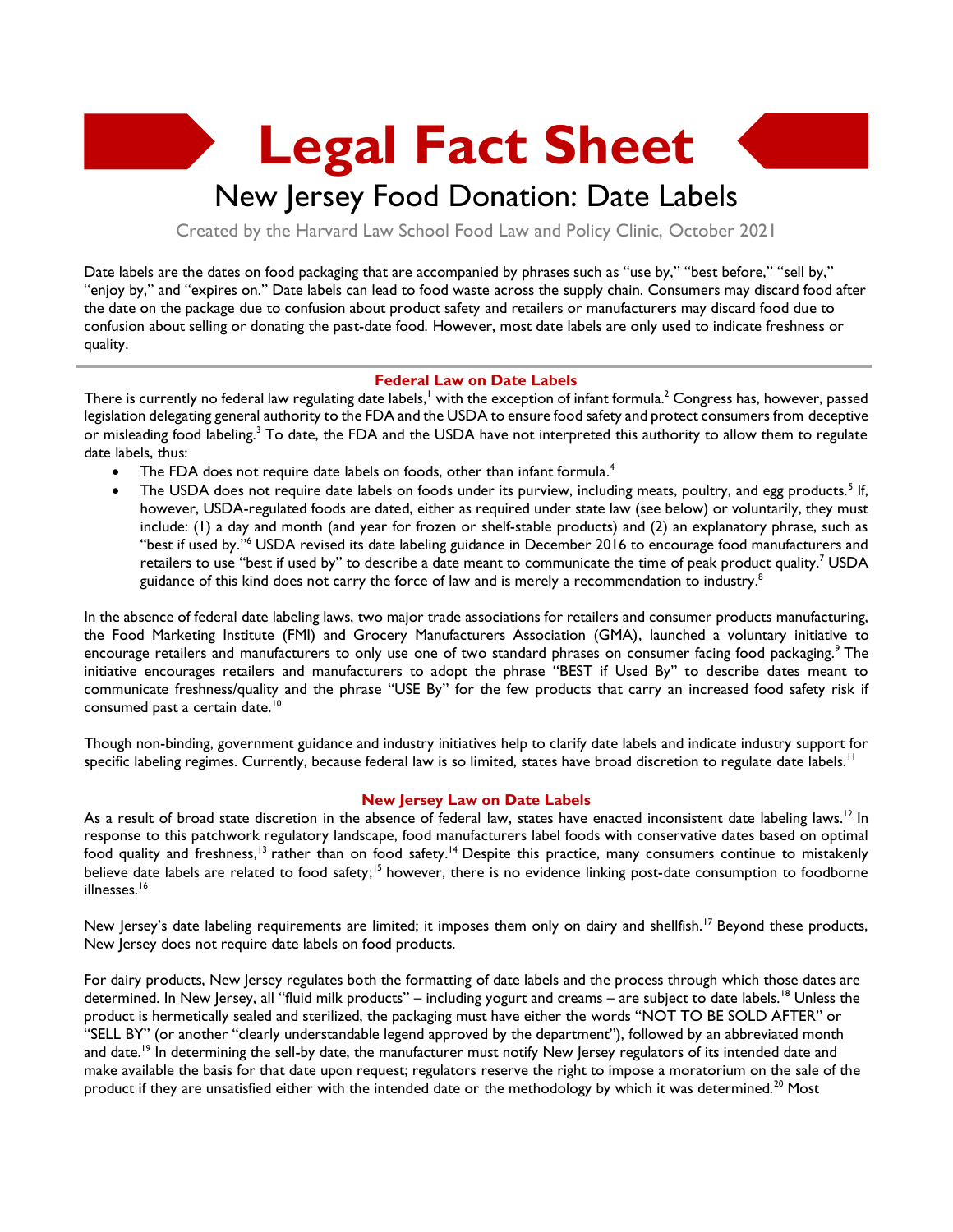importantly, dairy products cannot be sold past the sell-by date in New Jersey.<sup>21</sup> However, the New Jersey Food Bank Good Samaritan Act allows for donation of these foods past its sell-by date.<sup>22</sup>

New Jersey also imposes date labeling requirements on shellfish. Raw shucked shellfish must be packaged with labeling that either contains a sell-by date (if the package is less than one-half gallon) or the date on which the shellfish was shucked (if the package is one-half gallon or larger.)<sup>23</sup>

New Jersey places no restrictions on past-date donation of food items under the Food Bank Good Samaritan Act.<sup>24</sup>



## **Conclusion**

In sum, because there is no federal law on date labeling, regulation of these labels has been left largely to the states. New Jersey requires date labels on prepackaged perishable food and milk or milk products and restricts the past-date sale of these products, while also requiring date labels for raw shucked shellfish, but otherwise does not regulate date labeling. However, municipalities within the state may impose additional restrictions on date labeling; it is therefore important for manufacturers and local retailers to be aware of local laws.

<sup>4</sup> *See* FOOD PRODUCT DATING, U.S. DEP'T OF AGRIC. FOOD SAFETY & INSPECTION SERV., https://www.fsis.usda.gov/wps/portal/fsis/topics/foodsafety-education/get-answers/food-safety-fact-sheets/food-labeling/food-product-dating/food-product-dating (last visited October 22, 2018); 21 C.F.R. § 107.20 (2019); 21 CFR § 107.20(c) (2019).

<sup>5</sup> *See* FOOD PRODUCT DATING, U.S. DEP'T OF AGRIC. FOOD SAFETY & INSPECTION SERV., https://www.fsis.usda.gov/wps/portal/fsis/topics/foodsafety-education/get-answers/food-safety-fact-sheets/food-labeling/food-product-dating/food-product-dating (last visited October 22, 2018). The USDA does, however, require a "pack date" for poultry and a "lot number" or "pack date" for egg products certified by the USDA. *See* U.S. DEP'T OF AGRIC., AGRIC. MKTG. SERV., AMS PY INSTRUCTION NO. 910, SHELL EGGS GRADING HANDBOOK, SECTION 5 (2012). <sup>6</sup> 9 C.F.R. § 317.8(b)(32) (2019).

<sup>7</sup> *See* Press Release, Food Safety & Inspection Serv., U.S. Dep't of Agric., USDA Revises Guidance on Date Labeling to Reduce Food Waste (Dec. 14, 2016), https://www.fsis.usda.gov/wps/portal/fsis/newsroom/news-releases-statements-transcripts/news-release-archivesby-year/archive/2016/nr-121416-01.

<sup>8</sup> *See, e.g.*, *P. Gas & Elec. Co. v. Fed. Power Commn.*, 506 F.2d 33, 38 (D.C. Cir. 1974) (holding that an "agency cannot apply or rely upon a general statement of policy as law").

<sup>9</sup> See Grocery Industry Launches New Initiative to Reduce Consumer Confusion on Product Date Labels, GROCERY MANUFACTURERS AssOC. (Feb. 15, 2017), http://www.gmaonline.org/news-events/newsroom/grocery-industry-launches-new-initiative-to-reduce-consumer-confusion-onpr/.

<sup>10</sup> See Grocery Industry Launches New Initiative to Reduce Consumer Confusion on Product Date Labels, GROCERY MANUFACTURERS ASSOC. (Feb. 15, 2017), http://www.gmaonline.org/news-events/newsroom/grocery-industry-launches-new-initiative-to-reduce-consumer-confusion-onpr/.

<sup>11</sup> *See, e.g.*, U.S. CONST. amen. X.

<sup>12</sup> *See, e.g.*, HARVARD FOOD LAW & POLICY CLINIC AND NAT'L RES. DEF. COUNCIL, THE DATING GAME: HOW CONFUSING FOOD DATE LABELS LEAD TO FOOD WASTE IN AMERICA 14 fig. 4. (2013) (showing the substantial variations between state laws).

<sup>13</sup> *See* FOOD PRODUCT DATING, U.S. DEP'T OF AGRIC. FOOD SAFETY & INSPECTION SERV.,

https://www.fsis.usda.gov/wps/portal/fsis/topics/food-safety-education/get-answers/food-safety-fact-sheets/food-labeling/food-productdating/food-product-dating (last visited October 22, 2018); EASTERN RESEARCH GROUP, INC., CURRENT STATE OF FOOD PRODUCT OPEN DATES IN THE U.S. 3-2 (2003), http://foodrisk.org/files/Food\_Open\_Dating.pdf.

<sup>14</sup> *See* EASTERN RESEARCH GROUP, INC., CURRENT STATE OF FOOD PRODUCT OPEN DATES IN THE U.S. 3-2 (2003),

http://foodrisk.org/files/Food\_Open\_Dating.pdf; THEODORE P. LABUZA & LYNN M. SZYBIST, CURRENT PRACTICES AND REGULATIONS REGARDING OPEN DATING OF FOOD PRODUCTS 20 (The Retail Food Industry Ctr., Working Paper No. 01, 1999), http://ageconsearch.umn.edu/record/14318/files/tr99-01.pdf.

<sup>15</sup> *See* EASTERN RESEARCH GROUP, INC., CURRENT STATE OF FOOD PRODUCT OPEN DATES IN THE U.S. 4-11 (2003); Katherine M. Kosa et al., *Consumer Knowledge and Use of Open Dates: Results of a Web-Based Survey,* 70 J. FOOD PROTECTION 1213, 1218 (2007).

<sup>1</sup> *See* FOOD PRODUCT DATING, U.S. DEP'T OF AGRIC. FOOD SAFETY & INSPECTION SERV., https://www.fsis.usda.gov/wps/portal/fsis/topics/foodsafety-education/get-answers/food-safety-fact-sheets/food-labeling/food-product-dating/food-product-dating (last visited October 22, 2018).

<sup>2</sup> 21 CFR § 107.20(c) (2019).

<sup>3</sup> 21 U.S.C.A. § 331(b) (West 2019); 21 U.S.C.A. § 343 (West 2019); 21 U.S.C.A. § 463(a) (West 2019); 21 U.S.C.A. § 607(c) (West 2018); 21 U.S.C.A. § 1043 (West 2019).